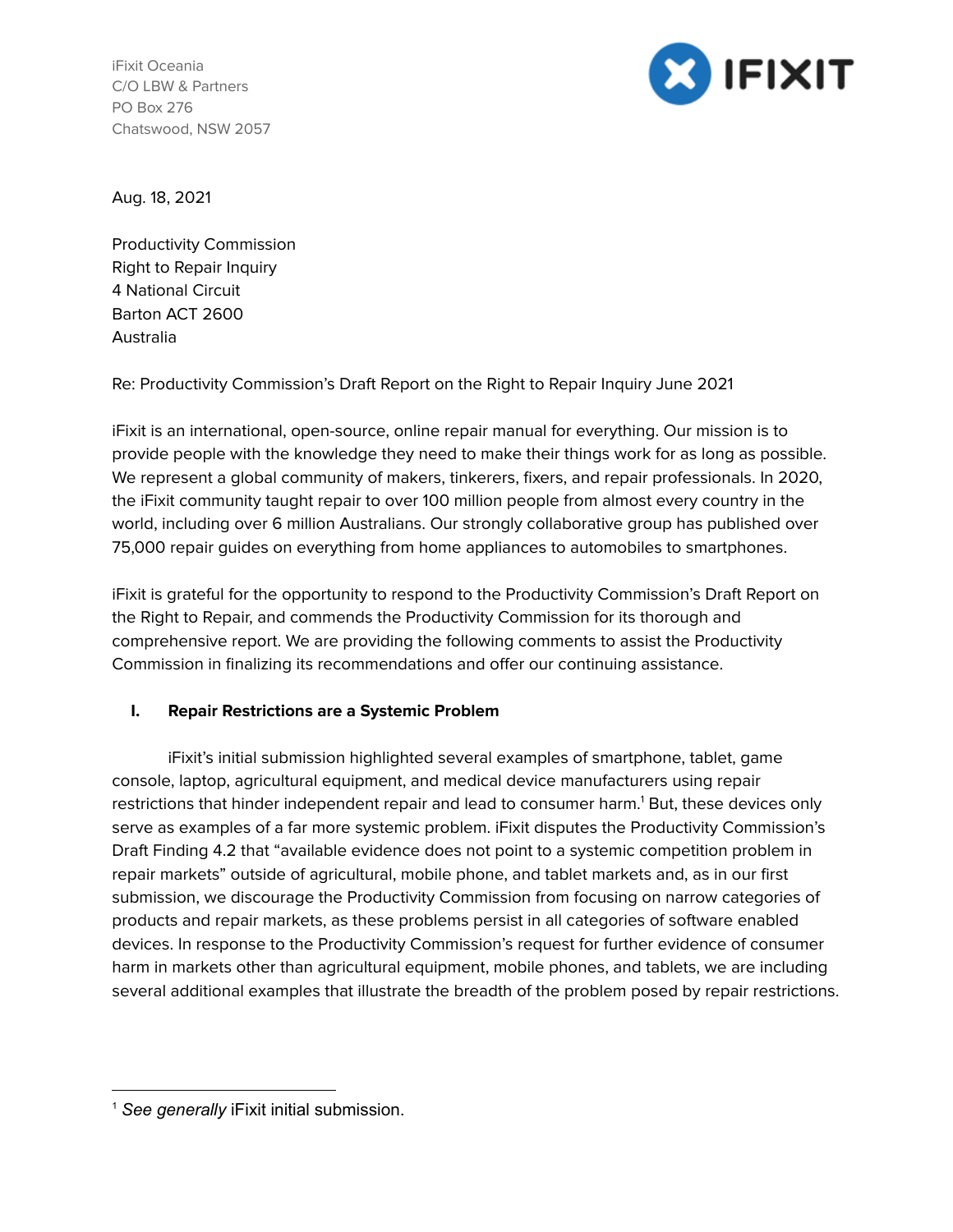#### **A. Medical Equipment**

The Productivity Commission specifically requested further evidence of consumer harm in the market for medical equipment. In July 2020, The United States Public Research Group (US PIRG) surveyed 222 biomedical repair technicians about the impact of manufacturer-imposed repair restrictions on medical equipment. According to US PIRG's report on the study, "nearly half reported they had been denied access to "critical repair information, parts or service keys", "30.4% claimed to have equipment in their facilities which could not be used due to restrictions on spare parts and service information", and "91.8% claimed they had been denied service information for "critical equipment (defibrillators, ventilators, anesthesia machines, imaging equipment, etc.)." Further, "88.7% of respondents reported that manufacturers had refused to sell spare parts." 2

Waiting for manufacturer-authorized technicians to service medical equipment can result in unnecessary delays $^3$  that jeopardize patient care. A positive obligation on manufacturers to provide access to replacement parts, tools, and repair information would enable independent repair technicians, medical providers, and owners of take home medical equipment to avoid harmful delays and reduce costs. 4

#### **1) Ventilators**

PIRG's survey of biomedical repair technicians also revealed that, "of those [biomedical technicians] that work with ventilators, 29.2% report that they currently have ventilators that they cannot use because they lack access to parts and service information. 24.2% of technicians reported that they had been denied access to ventilator repair information since March, and 51.9% report that they have ventilators they could not service on-site if they broke."<sup>5</sup> Some ventilator manufacturers, like Maquet, use Technological Protections Measures (TPMs), including manufacturer-set service passwords, to restrict access to the device's software, access that's

<sup>5</sup> See Supra note 2

<sup>2</sup> Proctor, N. and O'Reilly, K., (July 2020), *Hospital Repair Restrictions: Manufacturer-Imposed Barriers to Fixing Medical Equipment Cause Inefficiencies and Delays,*

[https://uspirgedfund.org/sites/pirg/files/reports/Hospital\\_Repair\\_Restrictions\\_USPEF\\_7.8.20b.pdf](https://uspirgedfund.org/sites/pirg/files/reports/Hospital_Repair_Restrictions_USPEF_7.8.20b.pdf) (Accessed Aug. 18, 2021)

<sup>&</sup>lt;sup>3</sup> See Wyden R. and Kullolli, I., (Oct. 12, 2020), "Hospitals Need to Be Able to Repair Their Own Medical Equipment",

<https://slate.com/technology/2020/10/critical-medical-infrastructure-right-to-repair-act-ventilators.html> ("As an example, at the facility where Ilir works, electrosurgical units were recalled in April due to major cybersecurity concerns, but the manufacturer couldn't send its repair technician. It took more than eight weeks of back-and-forth, but eventually the manufacturer gave his team permission to address the recall—which simply required installing new software")(Accessed Aug. 21, 2021)

<sup>4</sup> Initial Comment of Transtate Equipment Company Regarding a Proposed Exemption under 17 U.S.C. § 1201,

[https://www.copyright.gov/1201/2021/comments/Class%2012\\_InitialComments\\_Transtate%20Equipment.](https://www.copyright.gov/1201/2021/comments/Class%2012_InitialComments_Transtate%20Equipment.pdf) [pdf](https://www.copyright.gov/1201/2021/comments/Class%2012_InitialComments_Transtate%20Equipment.pdf) ("OEMs typically charge 30% to 50% more for service calls than ISOs. Without the competition of ISOs, OEMs will see no reason to lower their prices or provide prompter service. Further, without sufficient access by owner in-house service departments, troubleshooting or diagnosis of machine faults can take days or weeks instead of hours, preventing more rapid service.")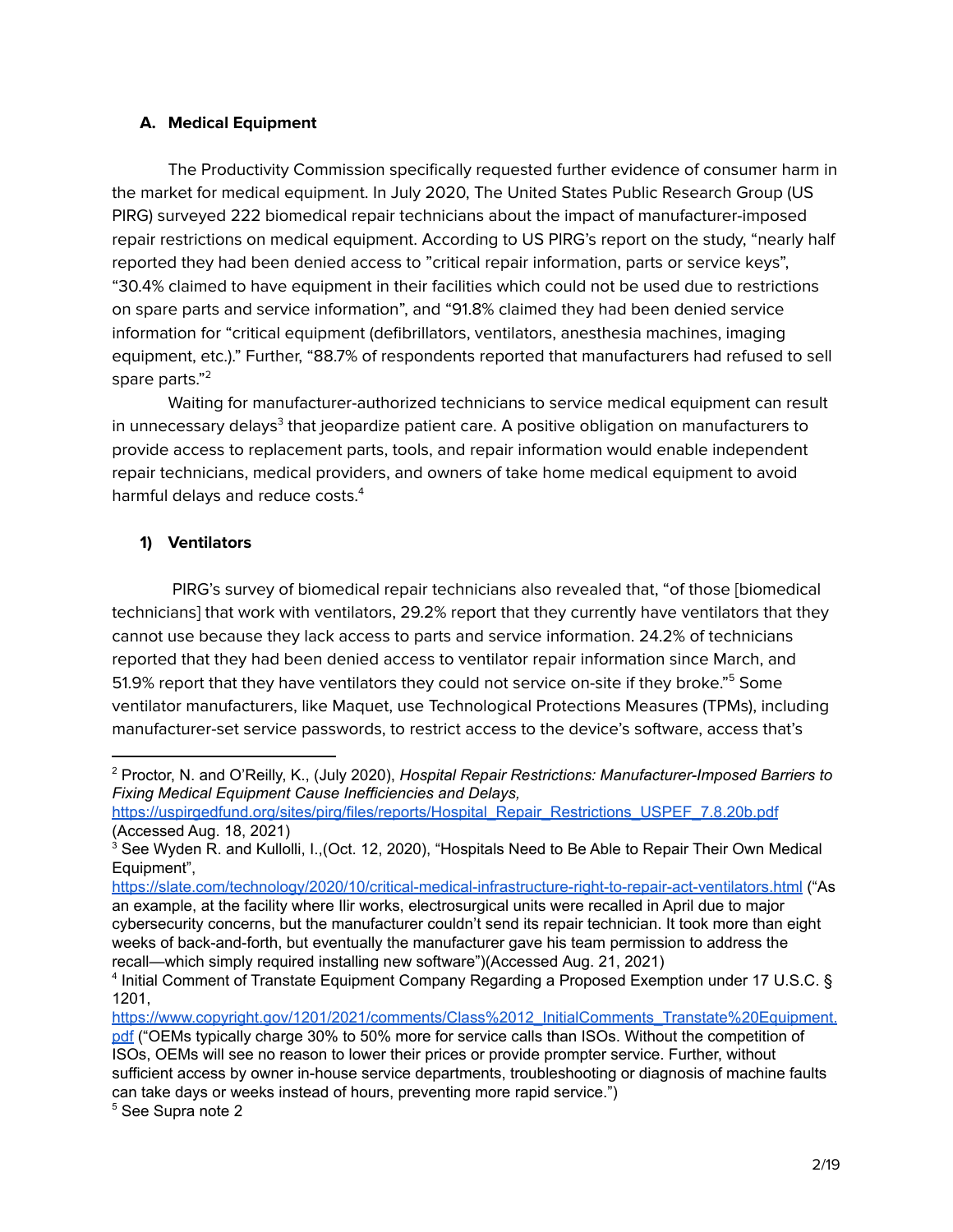needed for repair, and limit distribution of those passwords only to their authorized repair providers.<sup>6</sup> Others require the use of specialized "dongles." Vice's Jason Koebler reported in July 2020 that Medtronic, a manufacturer of medical devices including ventilators, refuses to provide independent service technicians with the necessary dongles and software:

"In the case of the PB840, a ventilator popularized about 20 years ago and in use ever since, a functional monitor swapped from a machine with a broken breathing unit to one with a broken monitor but a functioning breathing unit won't work if the software isn't synced. And so William uses the homemade dongle and Medtronic software shared with him by the Polish hacker to sync everything and repair the ventilator. Medtronic makes a similar dongle, but doesn't sell it to the general public or independent repair professionals. It's only available to people authorized by the company to do repairs."7

Koebler also notes that, while these dongles may work for older model ventilators, "newer medical devices have more advanced anti-repair technologies built into them. Newer ventilators connect to proprietary servers owned by manufacturers to verify that the person accessing it is authorized by the company to do so" and technicians must pay substantial fees to the manufacturer for access. 8

# **2) Surgical Robots**

In July 2021, a group of Hospitals in the United States sued Intuitive Surgical, maker of the Da Vinci Surgical Robot. The hospitals allege that the company uses its monopoly position in the market for minimally invasive surgical robots to strong arm hospitals into expensive, multi-year service contracts with the manufacturer.<sup>9</sup>

<sup>&</sup>lt;sup>6</sup> See Ebme Forums, Maquet Servo I Change Password (Sept. 15, 2015).

https://www.ebme.co.uk/forums/ubbthreads.php/topics/69767/Maquet\_Servo\_I\_change\_Password (reporting that contact with the manufacturer is needed to change the password); see also, Maquet, Servo-I Ventilator System Service Manual 5,

https://www.ifixit.com/Document/jpuqR1CDDumFeves/Maquet-Servo-i-Service-Manual.pdf ("Only personnel trained and authorized by Maquet shall be permitted to perform installation, service or maintenance of the Servo-i.").

<sup>&</sup>lt;sup>7</sup> See Jason Koebler, "Why Repair Techs Are Hacking Ventilators with DIY Dongles from Poland", MotherBoard (July 9, 2020),

[https://www.vice.com/en/article/3azv9b/why-repair-techs-are-hacking-ventilators-with-diy-dongles-from-po](https://www.vice.com/en/article/3azv9b/why-repair-techs-are-hacking-ventilators-with-diy-dongles-from-poland) [land](https://www.vice.com/en/article/3azv9b/why-repair-techs-are-hacking-ventilators-with-diy-dongles-from-poland) (Accessed Aug 21, 2021)

<sup>&</sup>lt;sup>8</sup> See id, ("You pay between \$10,000 and \$15,000 to gain access for one year," the hacker said. "They're called 'smart' machines, but it's not smart for me, it's smart for the manufacturer because you spend this enormous amount of money [to repair them]."

<sup>9</sup> Herman, B. (July 13, 2021), "Hospitals are Taking on a Surgical Robot "Monopoly", Axios [https://www.axios.com/hospitals-are-taking-on-a-surgical-robot-monopoly-57b3d230-eff3-49a6-8300-4340](https://www.axios.com/hospitals-are-taking-on-a-surgical-robot-monopoly-57b3d230-eff3-49a6-8300-4340bd8cee1f.html) [bd8cee1f.html](https://www.axios.com/hospitals-are-taking-on-a-surgical-robot-monopoly-57b3d230-eff3-49a6-8300-4340bd8cee1f.html) (Accessed Aug. 21, 2021)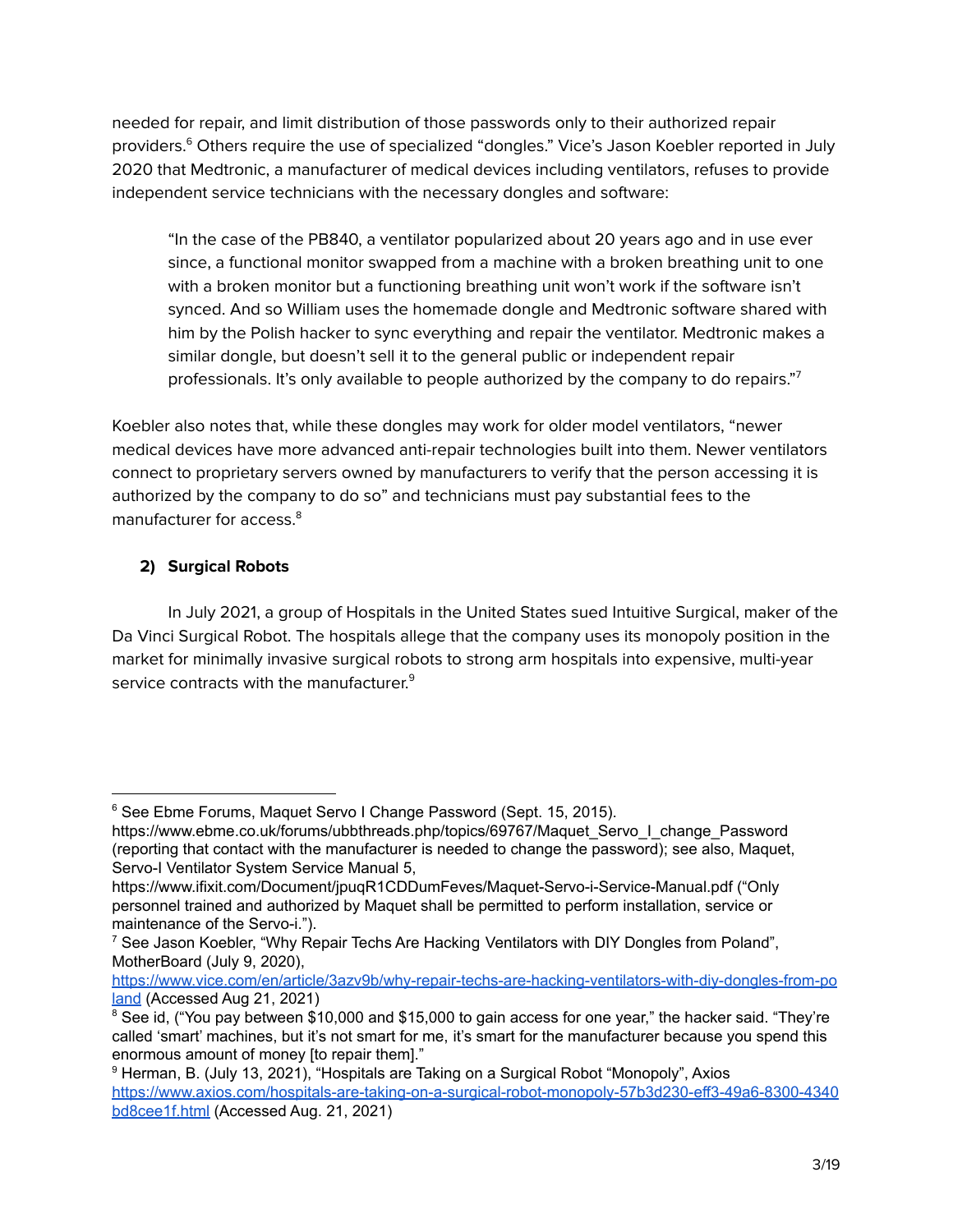## **3) Infant Incubators**

Like other software-enabled devices, newer infant incubators often use manufacturer passwords to control access to the device software needed for repair—restricting access only to the manufacturers' authorized repair professionals which can lead to high costs and delays. $^{\rm 10}$ 

## **4) Medical Imaging Devices:**

Many CT Scanners, MRI scanners, and other medical imaging devices also use access codes, passwords, or keys to restrict access to diagnostic software and error logs that are necessary for repair.<sup>11</sup> Phillips, a manufacturer of medical imaging devices, has sued several independent service organizations for allegedly circumventing these access controls. $^{\rm 12}$ 

## **5) Wheelchairs**

Repair restrictions on medical equipment don't just impact hospitals and medical centers—they also impact those who rely on take home medical equipment—like power wheelchairs. In an April, 2021 hearing on the US state of Colorado's proposed Right to Repair law, wheelchair user Kenney Maestas testified to his personal experience with repair restrictions imposed by the manufacturer of his wheelchair. Maestas testified that his chair needed simple fixes that could have been done by anyone—the right arm of the chair had broken and it needed a battery replacement.

"Both my son and brothers were capable and ready to do whatever needed to get done… I called on the 14th of December… I was told the next time a tech would be in my area would be the 18th of January. As a rural resident of Colorado I'm used to a regional delay, but 35 days seemed excessive." While the company apparently had necessary replacement parts, it required that a technician inspect the chair before making the repair. Maestas waited another 28 days after the technician arrived for the chair to function again and spent more than 60 days immobilized.<sup>13</sup>

 $10$  Schwartz, L. and Lockwood, D., (Mar. 10, 2021) "Why it's so hard for a hospital in Tanzania to fix broken incubators"

<https://restofworld.org/2021/why-its-so-hard-for-a-hospital-in-tanzania-to-fix-broken-baby-incubators/> (accessed Aug. 18, 2021).

<sup>11</sup> See *Initial Comment of Transtate Equipment Company Regarding a Proposed Exemption under 17 U.S.C. § 1201*, at 2,

[https://www.copyright.gov/1201/2021/comments/Class%2012\\_InitialComments\\_Summit%20Imaging.pdf](https://www.copyright.gov/1201/2021/comments/Class%2012_InitialComments_Summit%20Imaging.pdf) (accessed Aug 18, 2021)

 $12$ See Id.

 $13$  Gault, M. (Apr. 5, 2021), "Colorado Denied Its Citizens the Right-to-Repair After Riveting Testimony" [https://www.vice.com/en/article/wx8w7b/colorado-denied-its-citizens-the-right-to-repair-after-riveting-testi](https://www.vice.com/en/article/wx8w7b/colorado-denied-its-citizens-the-right-to-repair-after-riveting-testimony) [mony](https://www.vice.com/en/article/wx8w7b/colorado-denied-its-citizens-the-right-to-repair-after-riveting-testimony) (accessed Aug. 21, 2021).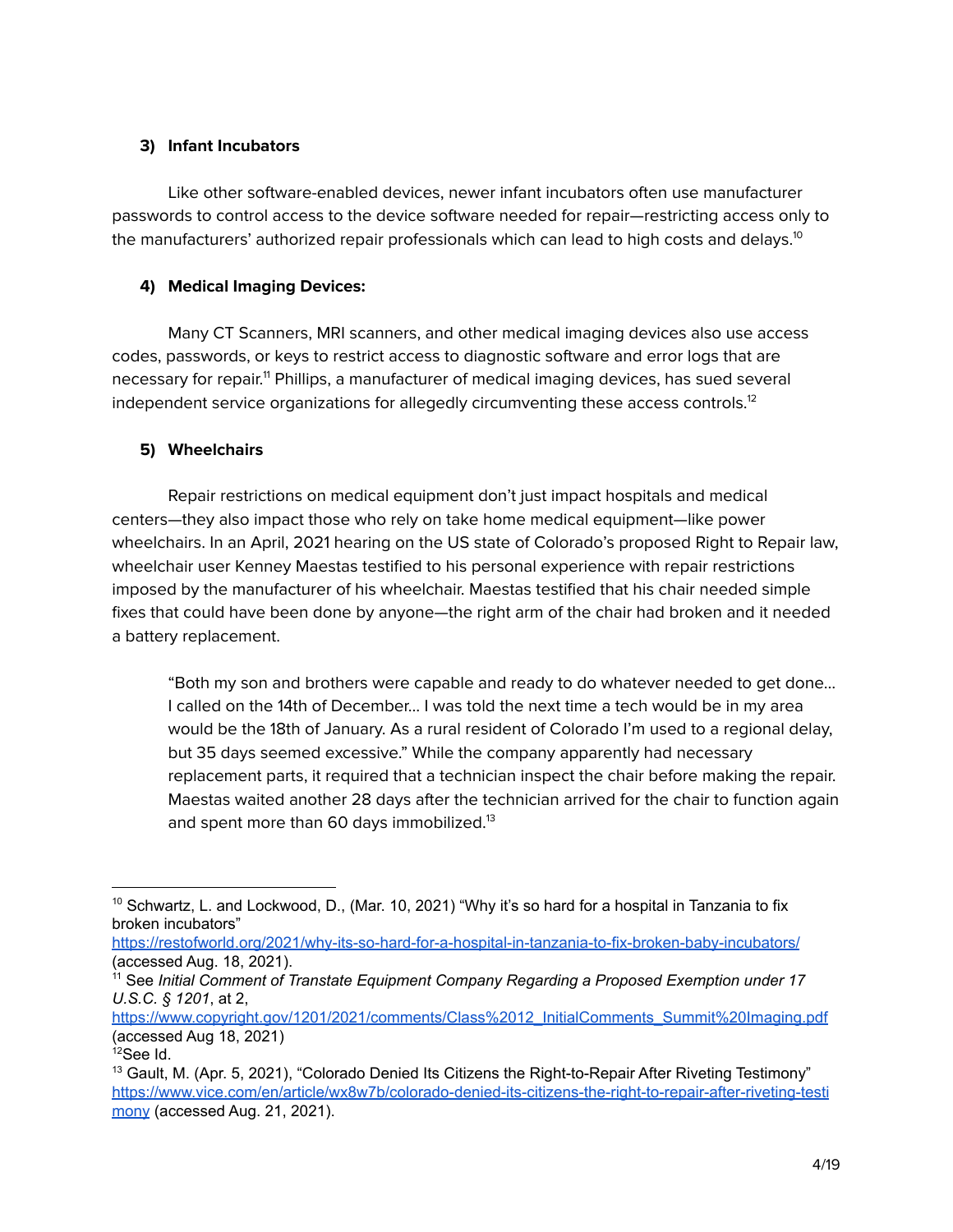Julie Reiskin, Executive Director of the Colorado Cross-Disability Coalition also testified:

"This company left a friend and colleague for two weeks with a broken tilt, which is necessary to preserve skin integrity, with full knowledge that he has life threatening medical issues caused by pressure sores. When they finally bothered to show up two weeks later, they failed to fix the problem." When Reskin's friend had a handyman fix it, the manufacturer voided his warranty. 14

Like other software enabled-devices, manufacturers of power wheelchairs also use TPMs like passwords and hardware dongles to restrict access to configuration parameters. The user manual for wheelchairs powered by Dynamic DX control systems states, "WARNING! A Quantum Rehab Provider or a qualified technician must perform the initial setup of this power chair and must perform all of the procedures in this manual." A user may need to change the speed damping setting to offset a failing wheel or motor, or to accommodate an aftermarket part. Or they might use a different tire for navigating inclement weather and need to adjust the wheel grip software parameters. Unfortunately, users cannot make these changes without bypassing the security dongle. "The Wizard requires a hardware security key (dongle) to write parameters to a controller. Without the dongle the Wizard can still display parameter values and diagnostic messages, but nothing can be edited or written to a controller." (iFixit & RA Copyright Office comments 2021)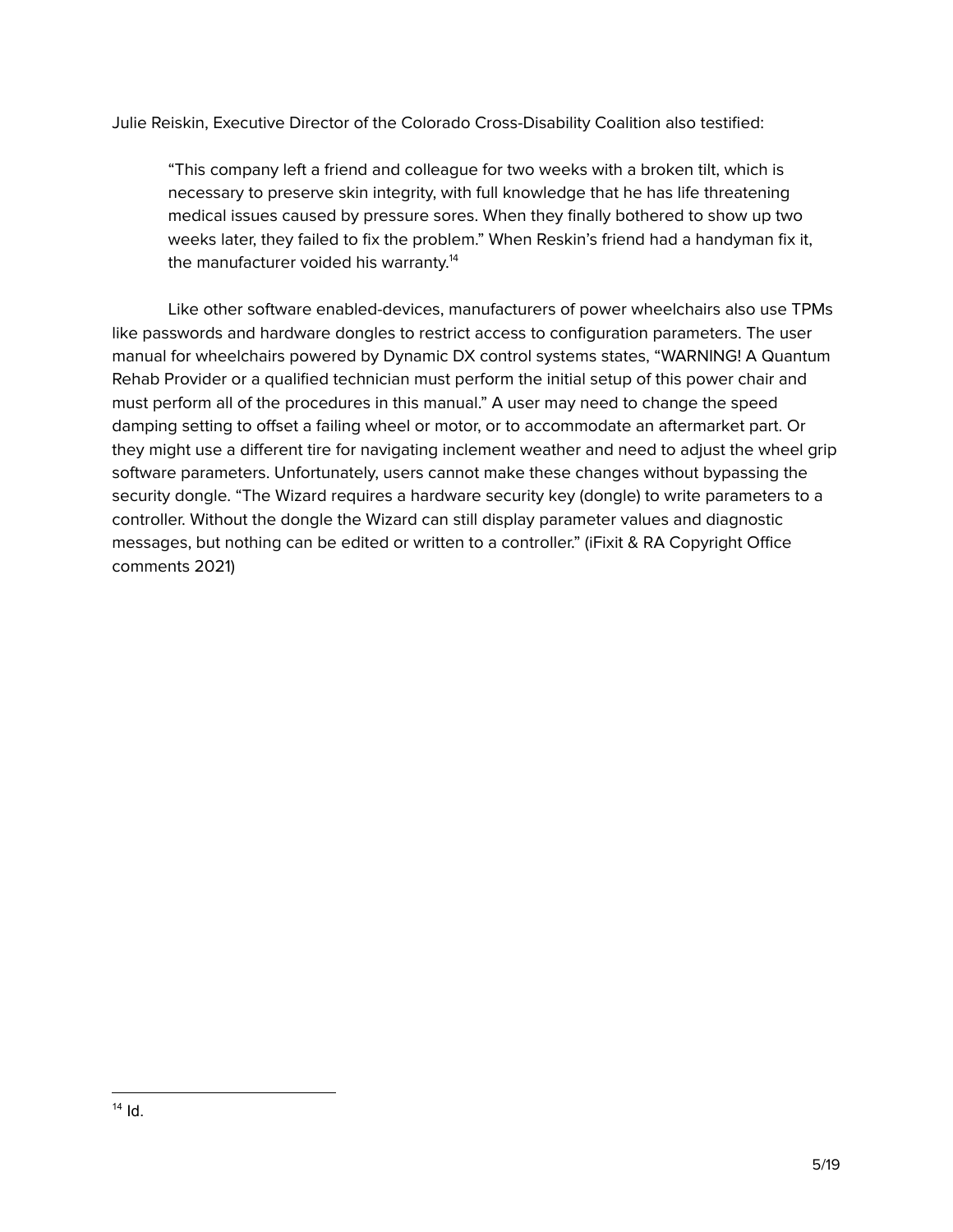#### **B. Consumer and Industrial Equipment**

Manufacturer-imposed TPMs that restrict independent repair have also been reported in a wide range of industrial and consumer equipment, including microscopes 15 , robot vacuum cleaners<sup>16</sup>, electronic cat litter boxes<sup>17</sup>, cameras<sup>18</sup>, garage door openers<sup>19</sup>, boats<sup>20</sup>, appliances and home systems $^{21}$ , and industrial scada systems $^{22}$ , to name but a few.

For further examples, iFixit encourages the Productivity Commission to review iFixit and other petitioners' comments in the United States Copyright Office's 2021<sup>23</sup>, 2018<sup>24</sup>, and 2015<sup>25</sup> triennial rulemaking proceedings regarding exemptions to 17 U.S.C. § 1201.

https://www.riverdavesplace.com/forums/threads/what-is-the-software-a-mercruiser-tech-would-use-to-dia gnose-problems-change-parameters.182089/ (users describing how dealer software may be required for some settings); see also Mercury, CDS G3 Users Manual: Version 1.7 Software (2016),

<https://service.mercurymarine.com/media/1010/cdsg3usermanual17.pdf>; Mercury CDS G3 Home Page, https://service.mercurymarine.com/g3/home/ ("CDS G3 is delivered via a download. A license key is required to unlock the software and only contracted Mercury Marine dealers are authorized to use the software."); See RiverdalePlace Forum supra n. 42 ("Since it's a long way from where I keep the boat to a dealer, I'd like to get the diagnostic tools for my own use.")

<sup>21</sup> See *2018 Recommendation of the Acting Registrar of Copyrights: Seventh Triennial Proceeding to Determine Exemptions on the Prohibition on Circumvention* (Oct. 2018) at 222, ("After weighing the statutory factors, the Acting Register concludes that the prohibition on circumvention of TPMs is causing, or is likely to cause, an adverse impact on the noninfringing diagnosis, maintenance, and repair of home appliances and smartphones." )

 $22$  When malware impacted Siemens SCADA systems using the manufacturer's hard-coded default, systems operators were forced to either disconnect the hardware from the internet and wait for a Siemens patch, or bypass the Siemens security model and develop a patch for these systems themselves. Wired's investigation found that "hard-coded passwords aren't a problem just for Siemens."When hackers utilized the system's master passwords to install malware, factory owners were unable to repair their own systems and were forced to disconnect the hardware from the internet, effectively restoring all the programs to their factory settings. See Kim Zetter, SCADA System's Hard-Coded Password Circulated Online for Years, Wired (July 19, 2010) https://www.wired.com/2010/07/siemens-scada/ [https://perma.cc/2RD6-EBDQ].

<sup>23</sup> https://www.copyright.gov/1201/2021/comments/

<sup>24</sup> https://www.copyright.gov/1201/2018/comments-121817/

<sup>25</sup> https://www.copyright.gov/1201/2015/comments-020615/

<sup>&</sup>lt;sup>15</sup> iFixit has received at least one email from a device user reporting that the diagnosis of microscopes is only possible with a password.

 $16$  Batteries for Roomba robot vacuums have been reported as not interchangeable. See Robot Reviews, iRobot Roomba and Scooba Chat (Sept. 3 2020)

http://www.robotreviews.com/chat/viewtopic.php?f=1&t=22674 ("Unfortunately, iRobot's battery DRM prevents the robot from fully booting and charging. It simply states 'Please insert an iRobot battery.'")

<sup>&</sup>lt;sup>17</sup> See Brian Benchoff, Cracking Litter Box DRM, (Jan. 19, 2015),

https://hackaday.com/2015/01/19/cracking-litter-box-drm/.

<sup>&</sup>lt;sup>18</sup> See David Coleman, Updated Third-Party Batteries for the GoPro HERO5 Black, (Last Updated Nov. 6 2020) https://havecamerawilltravel.com/gopro/wasabi-power-batteries-gopro-hero5-black.

<sup>&</sup>lt;sup>19</sup> See Nate Anderson, What Is DRM Doing in my Garage? (Dec. 16 2009),

https://arstechnica.com/tech-policy/2009/12/what-is-drm-doing-in-my-garage.

 $20$  See RiverdalePlace Forum, What is the Software a Mercruiser Tech would Use to Diagnose Problems/Change Parameters (Apr. 7, 2018),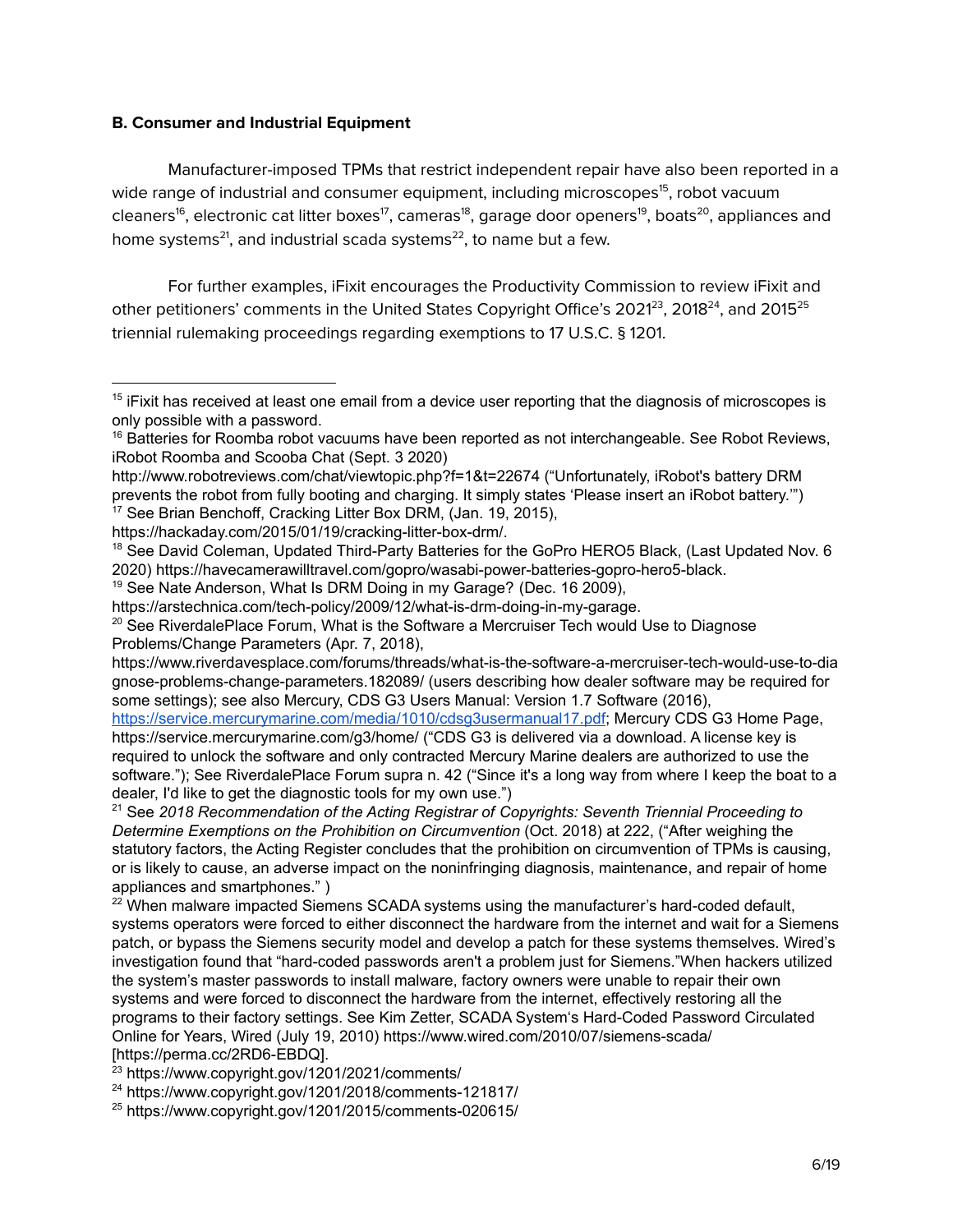## **II. Repair Restrictions Lead To Higher Repair Prices and Reduced Options, and Deprive Consumers of Full Ownership of Their Devices**

Where manufacturers restrict access to replacement parts, tools, and repair information, independent repair providers struggle to compete in the market $^{26}$ , and device owners face reduced choice. When manufacturer-authorized repair services are available at all (many manufacturers don't provide any repair services), they often require owners to travel long distances, pay higher prices, wait out delays in shipping and repair, or limit the types of repairs available. The solution is to ensure that owners and independent repair providers have access to the information, parts, and tools needed to keep their devices operational by imposing a positive obligation on manufacturers of electronic devices.

Empirical studies show that manufacturers' authorized repair services often charge higher prices than independent repairers for the same repairs. During the United States Federal Trade Commission's "Nixing the Fix" workshop<sup>27</sup>, the International Association of Medical Equipment Remarketers and Services, Inc., (IAMERS) submitted evidence that independent service providers often charge significantly lower prices for repair services than the manufacturers' repairers, stating "some independent servicers maintain diagnostic imaging equipment for \$150-\$250 per hour. When compared to manufacturer servicing at rates reportedly ranging from \$500-\$600 per hour (with a four hour minimum), independent servicing may offer a cost-effective alternative to hospitals and healthcare organizations in need of reducing costs."<sup>28</sup> In their comment, the Automotive Body Parts Association stated "[f]or more than 60 years, the alternative collision parts industry has been offering quality alternative parts to consumers, typically 15-50% less expensive than car company non patented repair parts." $^{29}$  Anecdotal reports also support these findings. $^{\rm 30}$ 

<sup>&</sup>lt;sup>26</sup> See Anderson, M. "Without 'Right to Repair,' Businesses Lose Time and Money", AP News Aug. 10, 2021) <https://apnews.com/article/technology-business-9f84a8b72bb6dd408cb642414cd28f5d> (Accessed Aug. 18, 2021)

<sup>&</sup>lt;sup>27</sup> https://www.ftc.gov/news-events/events-calendar/nixing-fix-workshop-repair-restrictions

<sup>28</sup> Federal Trade Commission (May 2021), *Nixing the Fix: An FTC Report to Congress on Repair Restrictions* ("*Nixing the Fix")* at 40

<sup>29</sup> Id. at 40 n. 219

 $30$ See Stumpf, R., "Tesla's \$16,000 Quote for a \$700 Fix Is Why Right to Repair Matters, " The Drive (July 12, 2021)

<https://www.thedrive.com/news/41493/teslas-16000-quote-for-a-700-fix-is-why-right-to-repair-matters> (accessed August 18, 2021); Chen, B. "Why You SHould Care About Your Right to Repair Gadgets," NY Times (Jul. 14, 2021)

<https://www.nytimes.com/2021/07/14/technology/personaltech/right-to-repair-iphones-android.html> ("When I took my wife's iPhone to an Apple Store this year, I was quoted \$280 to replace a broken touch-screen, about 40% of the price of a brand new iPhone." When he took the same phone to an independent repair provider, they quoted him only \$180 for the same repair.); Han, N. and Grubola, H. "A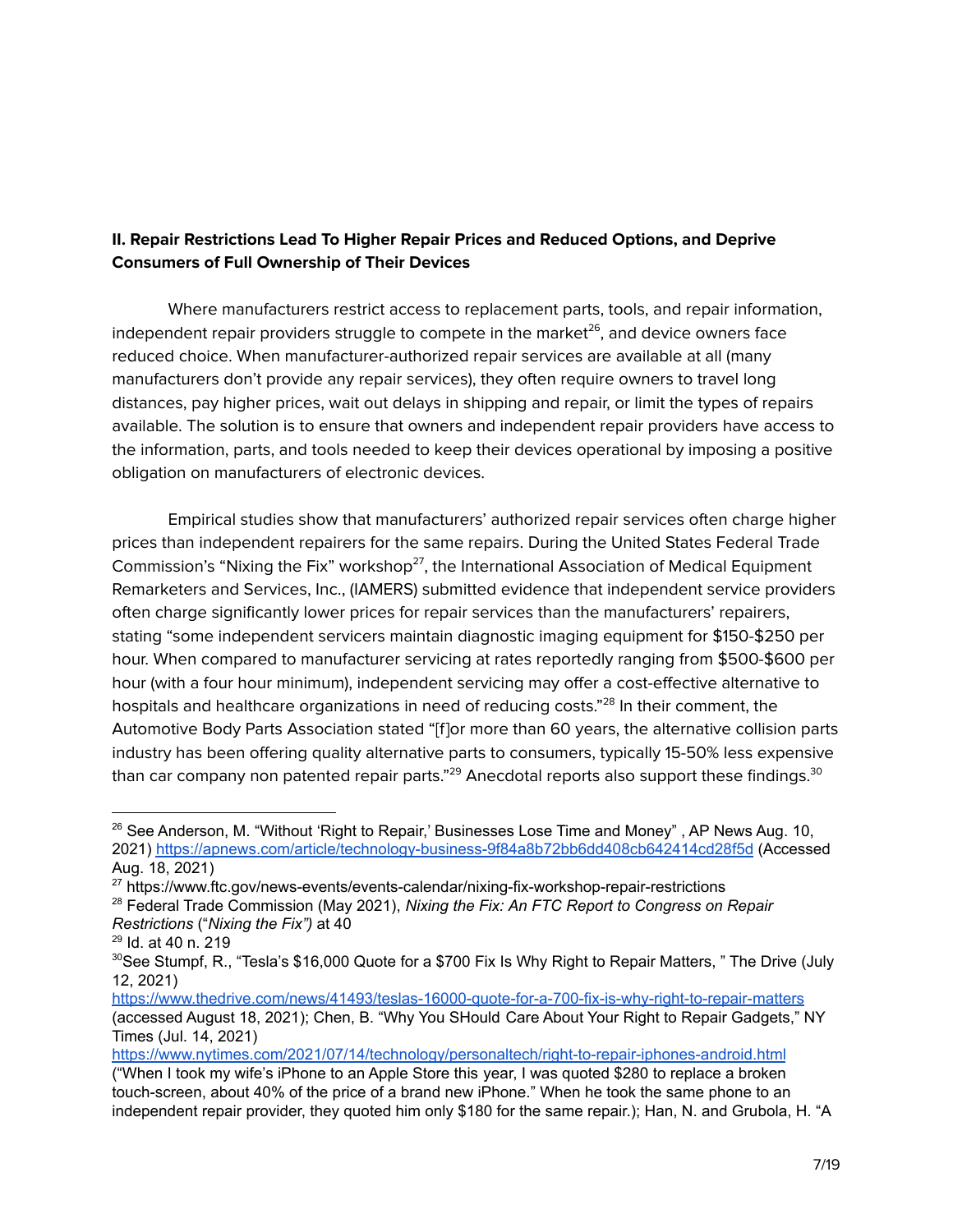Consumers and businesses in rural areas are particularly impacted by the lack of independent repair options where authorized repair providers lack a local presence. As the Productivity Commission itself notes, "Repair services can be limited or non-existent in regional areas. Smaller products, such as mobile phones, often need to be shipped to major cities, which increases the time and cost of repair. As larger products such as white goods cannot be easily shipped to a repairer at a low cost, the distance the repairer travels to reach a consumer may be reflected in the repair price. This means that people in remote areas can expect to pay much higher prices for repairs."<sup>31</sup> If local repair businesses could access the same parts, tools, and information as manufacturers' authorized repairers, they could serve their communities more rapidly and enhance economic development in rural and remote areas.

When limited to manufacturer-authorized repair providers, some consumers will find they can't get their devices fixed at all. Some manufacturers, like Apple, restrict the type of repairs their authorized service providers can perform, encouraging those customers to buy a replacement device even if the repair could be done by an independent technician.<sup>32</sup> In March 2020, iFixit and US PIRG surveyed over 300 phone repair technicians about the types of repairs their businesses perform and how that compares to manufacturer-authorized repair services. The survey found that "78% of repair technicians offer additional repairs over the four repairs Apple offers, and overall, 41% of repairs done by independent technicians are types of repair Apple will not do in-store. Additionally, 89% of independent repair technicians said their businesses would be more successful if they had access to repair software from Apple and Samsung."<sup>33</sup> But without access to that repair software, independent repair providers have to turn customers away.<sup>34</sup>

With regard to the costs of repair relative to replacement, US PIRG also investigated how much american households could save by repairing their smartphones, laptops, refrigerators, and washing machines, instead of replacing them. US PIRG's report found that the average US household would save approximately \$330 per year by repairing their devices, for a national aggregate of approximately \$40 billion per year. As the US Federal Trade Commission observed in its report on repair restrictions, "Apple's experience with its battery replacement program also suggests that, given a choice between a low-cost repair and buying a new mobile phone, many consumers will opt for the low cost repair. In early 2018, after Apple was found to be slowing down certain models of iPhones in order to compensate for degrading batteries, the company reduced the price of out-of-warranty battery replacements for iPhone 6 and later models. Under the program, Apple reduced the price for a battery replacement from \$79 to \$29. Subsequently, in a January 2, 2019 letter to investors, Apple's CEO explained that iPhone sales were lower than

New Push to Make Phone Repairs Cheaper, More Accessible," abc7ny (Nov. 12, 2019) <https://abc7ny.com/right-to-repair-laws-cell-phone-near-me/5693220/> (citing a difference of \$550 dollars between the Apple store and an independent repairer).

<sup>31</sup> *Productivity Commission, Right to Repair, Draft Report* at 56.

<sup>&</sup>lt;sup>32</sup> See iFixit Initial Submission at 10

 $33$  Proctor, N., The Fix is in: How our smartphones get fixed, why it's harder than it should be, and why *that matters* at (Mar. 2020)

<sup>&</sup>lt;sup>34</sup> See Anderson, supra note 23.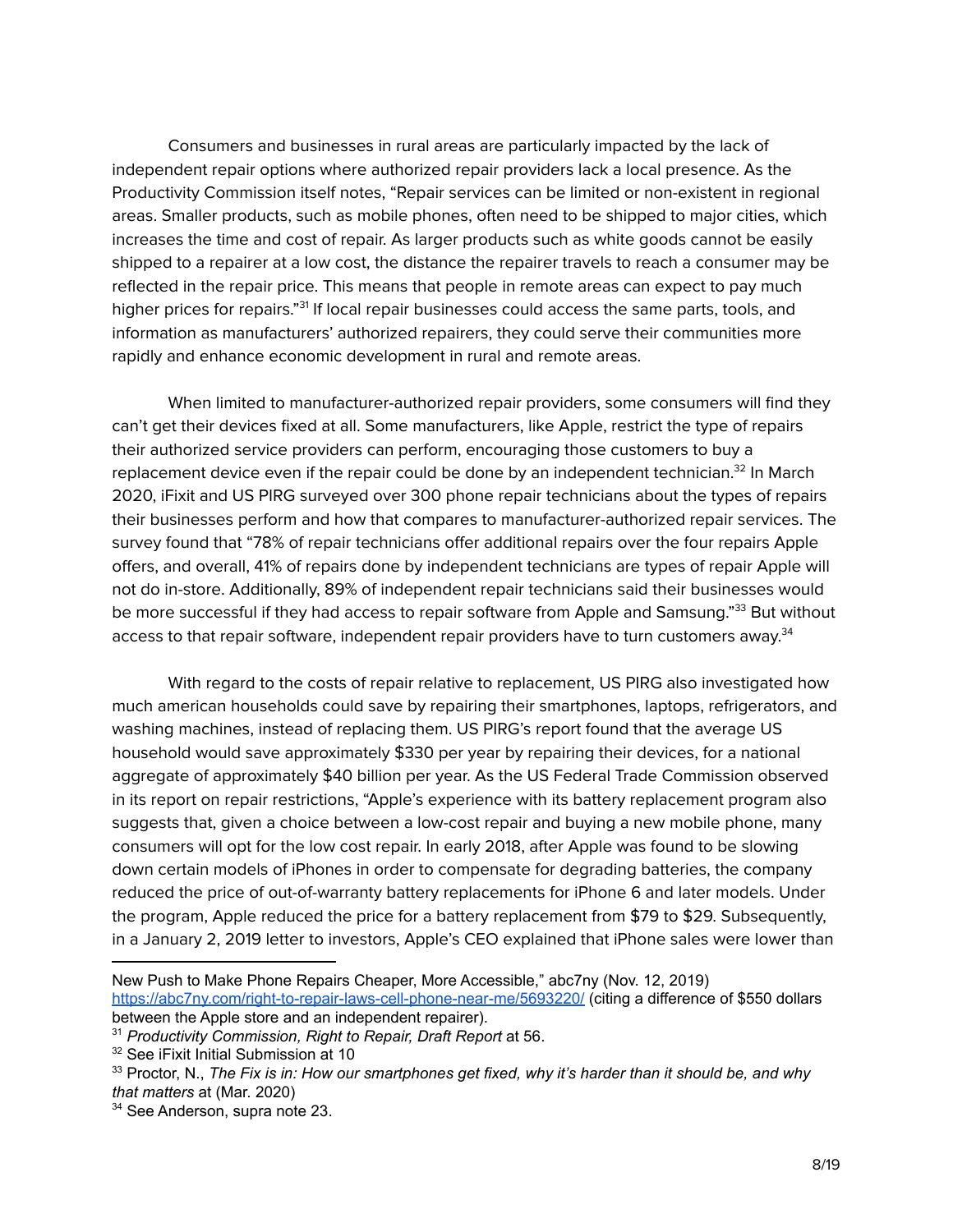anticipated due to, among other things, 'some customers taking advantage of significantly reduced pricing for iPhone battery replacements.'" 35

Finally, repair restrictions deprive consumers of their ability to lawfully use the property they own—a deprivation which is itself harmful. 36

#### **III. Manufacturers' Justifications for Repair Restrictions Lack Merit**

The Productivity Commission requests further information regarding whether there is any evidence of systematic differences in quality, safety or security between authorised and third-party repairers. As the US Federal Trade Commission (FTC) addressed this question in its 2021 report, "Nixing the Fix: A Report to Congress on Repair Restrictions;" we have summarized the FTC's findings below. $^{\rm 37}$  Significantly, after nearly two years of investigation, the FTC found that the majority of manufacturers' justifications for repair restrictions "are not supported by the record." 38

## **A. Safety: independent repair is no less safe than manufacturer branded repair.**

The FTC's report concludes that "with appropriate parts, repair information, and training", consumers and independent repair providers are fully capable of safely repairing electronic devices.<sup>39</sup> The FTC found no evidence to support claims that repairs performed by consumers or independent repair shops are any less safe than branded repair and significantly noted that manufacturers' restrictions on repair information, parts, and tools themselves cause safety risks: "By not making parts and manuals available to individuals and independent repair shops, and not including information in these manuals about the dangers of particular repairs, manufacturers may be exacerbating the very safety concerns they have raised." 40

With regard to medical devices, in 2018 the US Food and Drug Administration investigated independent repair of medical devices and found that independent repair providers "provide high quality, safe, and effective servicing of medical devices"<sup>41</sup> and are "critical to the functioning of the US healthcare system."<sup>42</sup>

## **B. Cybersecurity: Independent repair is no less secure than manufacturer branded repair.**

<sup>35</sup> See *Nixing the Fix* supra note 25 at 36

<sup>36</sup> *See generally* Aaron Perzanowski & Jason Schultz, *The End of Ownership: Personal Property in the Digital Economy*, MIT Press (2016).

<sup>38</sup> See *Nixing the Fix* supra note 25 at 54 <sup>37</sup> In preparation for their *Nixing the Fix* report, the FTC collected comments and empirical evidence, and held hearings on repair restrictions. The record that the FTC examined contains illuminating data that the Productivity Commission may find helpful. <https://www.regulations.gov/docket/FTC-2019-0013/document>

 $39$  Id. at 29.

<sup>40</sup> Id. at 28 n. 145

 $42$  Id. at 23 <sup>41</sup> Food & Drug Administration, *FDA Report on the Quality, Safety, and Effectiveness of Servicing of Medical Devices* at i (May 2018). https://www.fda.gov/media/113431/download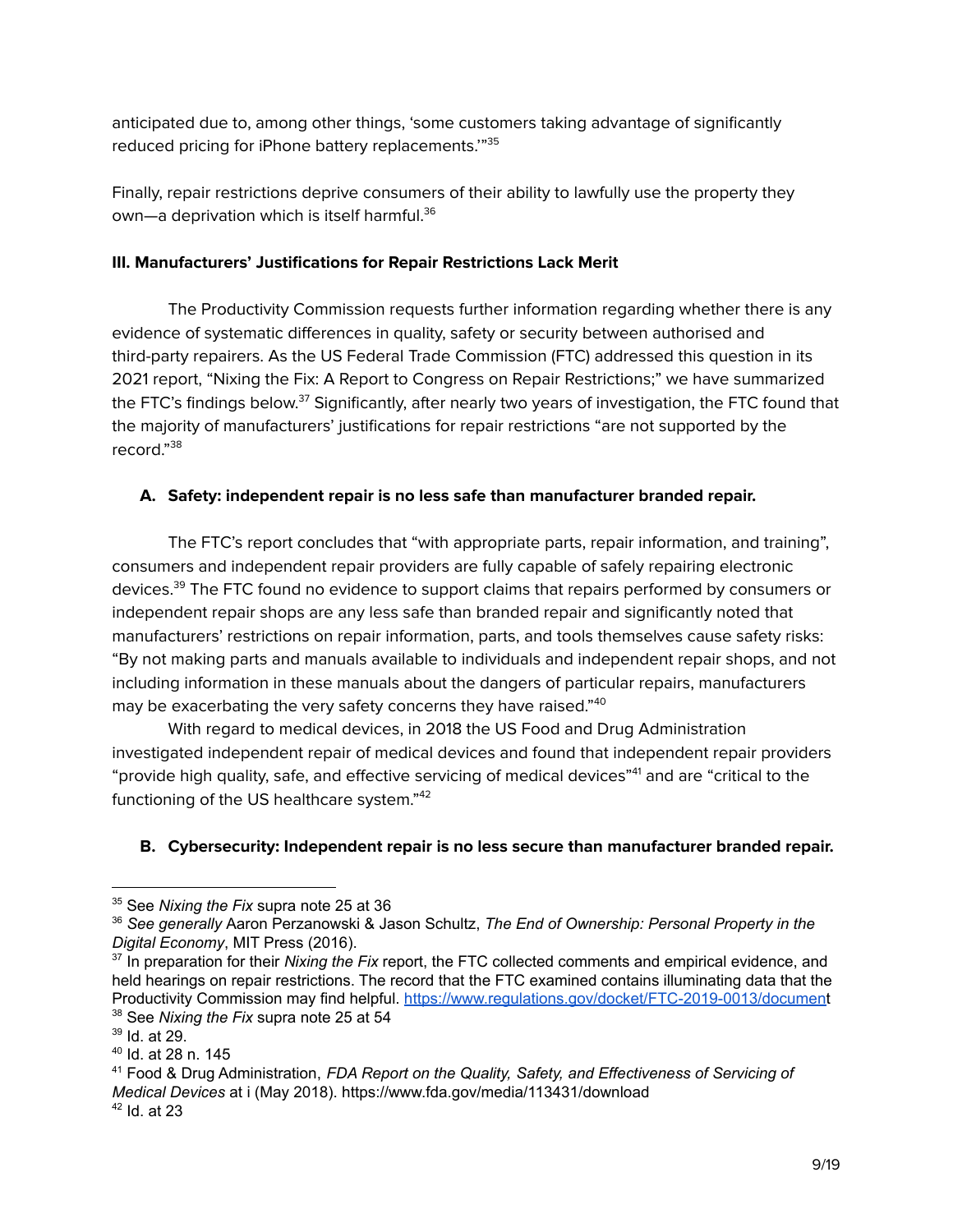The FTC's report states: "The record contains no empirical evidence to suggest that independent repair shops are more or less likely than authorized repair shops to compromise or misuse customer data,"<sup>43</sup> and that "[w]ith appropriate parts and repair information, the record supports arguments that consumers and independent repair shops would be equally capable of minimizing cybersecurity risks, as are authorized repairers." 44

## **C. Liability and Reputational Harm: Independent repair does not increase manufacturers' risk of reputational harm or liability for injury.**

Despite repeated requests from FTC staff to provide evidence for claims that Right to Repair would increase manufacturers' risk of reputational harm or liability, "manufacturers provided no empirical evidence to support their concerns about reputational harm or potential liability resulting from faulty third party repairs." 45

## **D. Quality: With access to the right parts, tools, and information, independent repair can be as good as—or better than—branded repair.**

After evaluating the available evidence, the FTC determined "the record does not establish that repairs conducted by independent repair shops would be inferior to those conducted by authorized repair shops if independent repair shops were provided with greater access to service manuals, diagnostic software and tools, and replacement parts as appropriate."  $46$  This is consistent with survey results submitted to the FTC by Consumer Reports, which found that "consumers who used independent repair shops were more satisfied with the repairs than those who used factory service"<sup>47</sup> as well as data submitted by the Auto Care Association "that 70-75% of consumers use independent repair shops due mostly to trust, convenience, and price." 48

#### **IV. Product Labelling**

With the introduction of France's new Repairability Index at the beginning of this year, we're already seeing positive results. In May, Samsung reported the results of a survey the manufacturer commissioned on how the French repairability index was impacting consumer behavior. Key results include that 83% of those surveyed would prefer to repair rather than replace a broken product, 90% said they thought the index was useful and would encourage them to choose a more repairable product with 86% reporting that the index impacts their

<sup>43</sup> *Nixing the Fix* at 31

*<sup>44</sup> Nixing the Fix* at 32

<sup>45</sup> *Nixing the Fix* at 33

<sup>46</sup> *Id.* at 38

*<sup>47</sup> Id.*

<sup>48</sup> *Id.*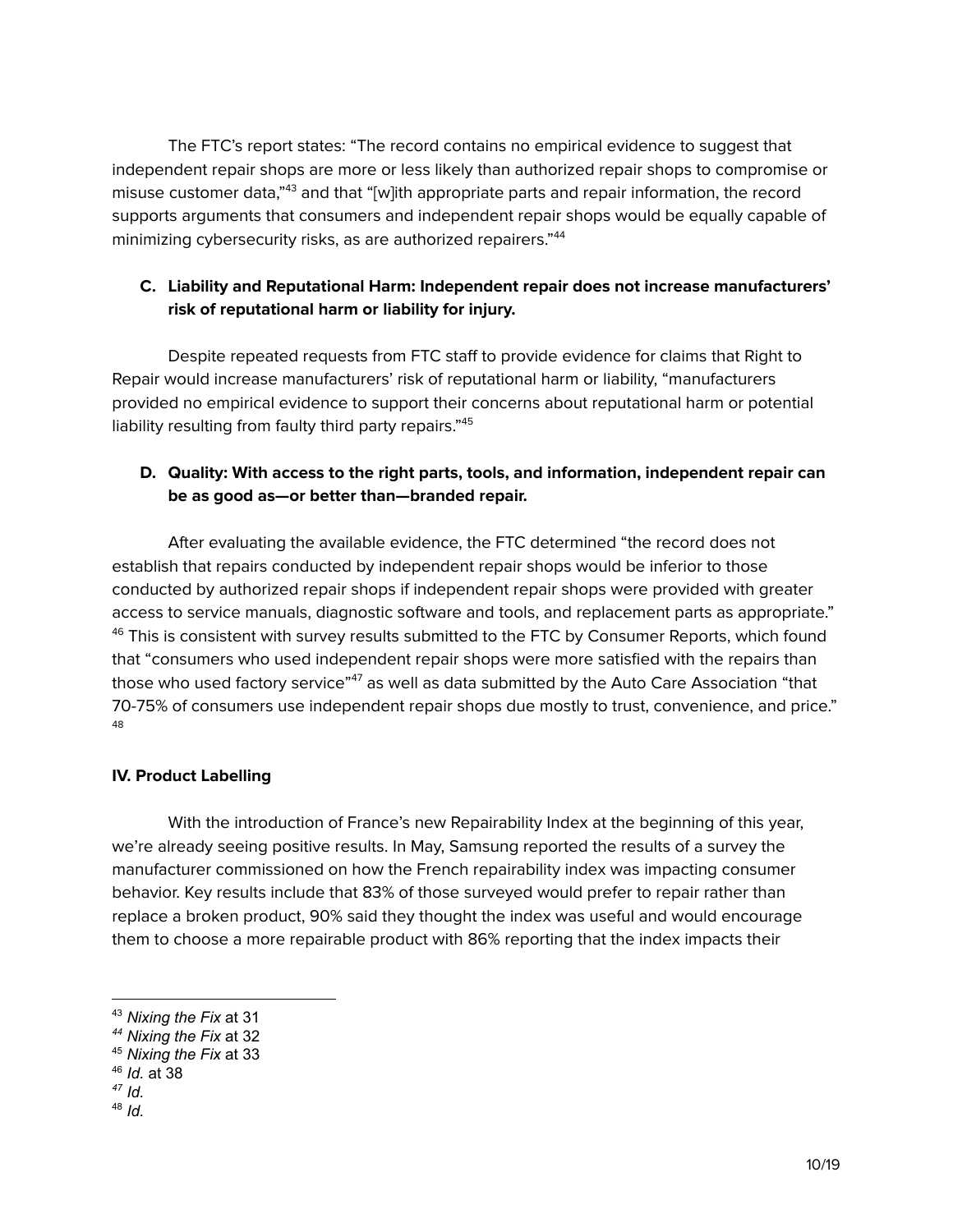purchasing behavior.<sup>49</sup> The index appears to be changing manufacturers' behavior as well<sup>50</sup>, with some making repair information newly available online. 51

iFixit has been analyzing products and scoring repairability<sup>52</sup> for over a decade<sup>53</sup> and we would be happy to work with the Productivity Commission or other entity on a repairability labelling system as we have assisted France and the EU Joint Research Center on their scoring research. Appendix A: Assessing Repairability provides an outline of iFixit's scoring system.

## **V. Recommendations**

- A. iFixit recommends implementing a positive obligation on manufacturers to provide fair access to parts, tools, and information needed for repair to independent repair professionals and device owners themselves.
- B. iFixit recommends amending the copyright law to clarify that circumvention of tpms for non-infringing purposes (including repair) are permissible, and that provision of circumvention tools and services is also permissible.

Consumers and repair professionals who want to fix their software-enabled devices have no intent to pirate content—they simply want to return their cars, tractors, appliances, and smart devices to working order. Often, they require the help from repair professionals to do that. And those repair professionals require access to third-party diagnostic and repair tools. The increasing complexity of modern software-enabled devices means that any statute that bars third-party tools or services in effect bars consumers from fixing their devices at all.

iFixit believes the most effective solution, and one that would provide the most clarity for consumers, repair professionals, tinkerers, and many others, is to cabin the copyright law's prohibition of circumvention only to those activities intended to facilitate copyright infringement, and to explicitly state that the use or distribution of third-party tools and services for circumvention is not unlawful unless that use or distribution is intended to facilitate copyright infringement. And, to clarify that diagnosis, maintenance, or repair of software enabled devices is not infringement.

<sup>49</sup> Samsung Newsroom France, *Les Français et l'indice de réparabilité : un sondage OpinionWay pour Samsung* (May 18, 2021) <https://news.samsung.com/fr/sondage-indice-reparabilite> (accessed Aug 18, 2021)

 $50$  See Purdy, K. "Apple Is Using France's New Repairability Scoring—Here's How It Works," iFixit.com (Mar. 1, 2021),

<https://www.ifixit.com/News/49158/france-gave-apple-some-repairability-homework-lets-grade-it> (accessed Aug. 18, 2021)

<sup>&</sup>lt;sup>51</sup>See Purdy, K., "Why iFixit's Repair Scores Are Different than the French Repair Index" (Mar. 5, 2021) <https://www.ifixit.com/News/49319/why-ifixits-repair-scores-are-different-than-the-french-repair-index> (Accessed Aug. 18 2021)

<sup>&</sup>lt;sup>52</sup> https://www.ifixit.com/Right-to-Repair/Repairable-Products

<sup>53</sup> See Purdy supra note 46.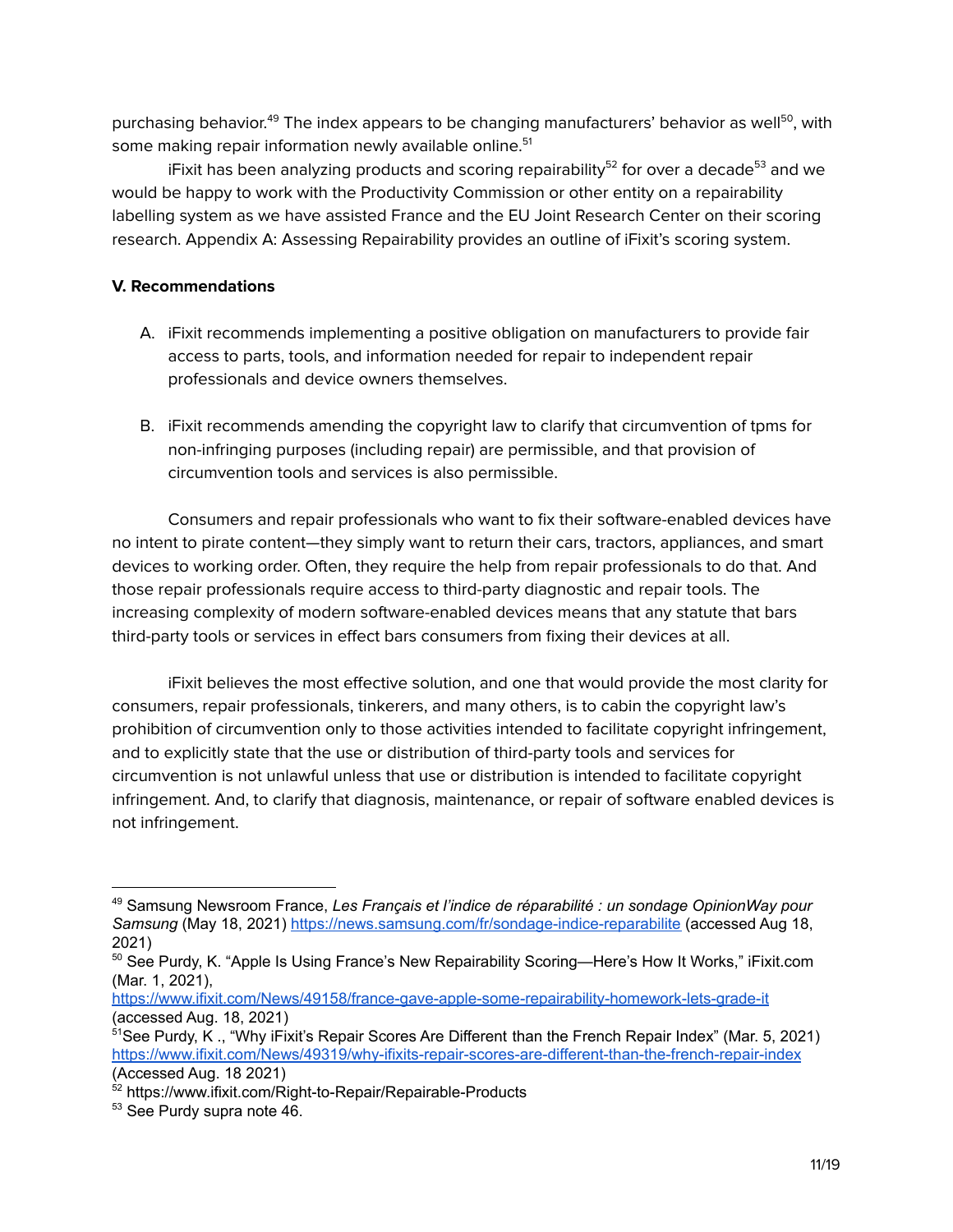Short of these solutions, we recommend amending the copyright law to ensure a permanent exemption for diagnosis, maintenance, and repair of software enabled devices, inclusive of third-party assistance and circumvention tools. We support the Productivity Commission's Recommendation in Draft Finding 5.2 to 'amend the Copyright Act 1968 to allow repairers to legally procure tools required to access repair information protected by technological protection measures (TPMs), such as digital locks' and that the Australian Government should 'clarify the scope and intent of the existing (related) exception for circumventing TPMs for the purpose of repair."

- C. iFixit supports the recommendation of the Productivity Commission in Draft Finding 5.2 that 'to reduce the risk of manufacturers using contractual arrangements (such as confidentiality agreements) to 'override' the operation of any such reforms, it may also be beneficial to amend the Copyright Act 1968 to prohibit the use of contract terms that restrict repair-related activities otherwise permitted under copyright law.'
- D. iFixit supports the recommendation of the Productivity Commission in Draft Finding 5.2 to 'amend the Copyright Act 1968 to allow for the reproduction and sharing of repair information, through the introduction of a fair use exception or a repair-specific fair dealing exception.'
- E. iFixit also supports the recommendations of the Productivity Commission in Draft Findings 4.2 and 3.1.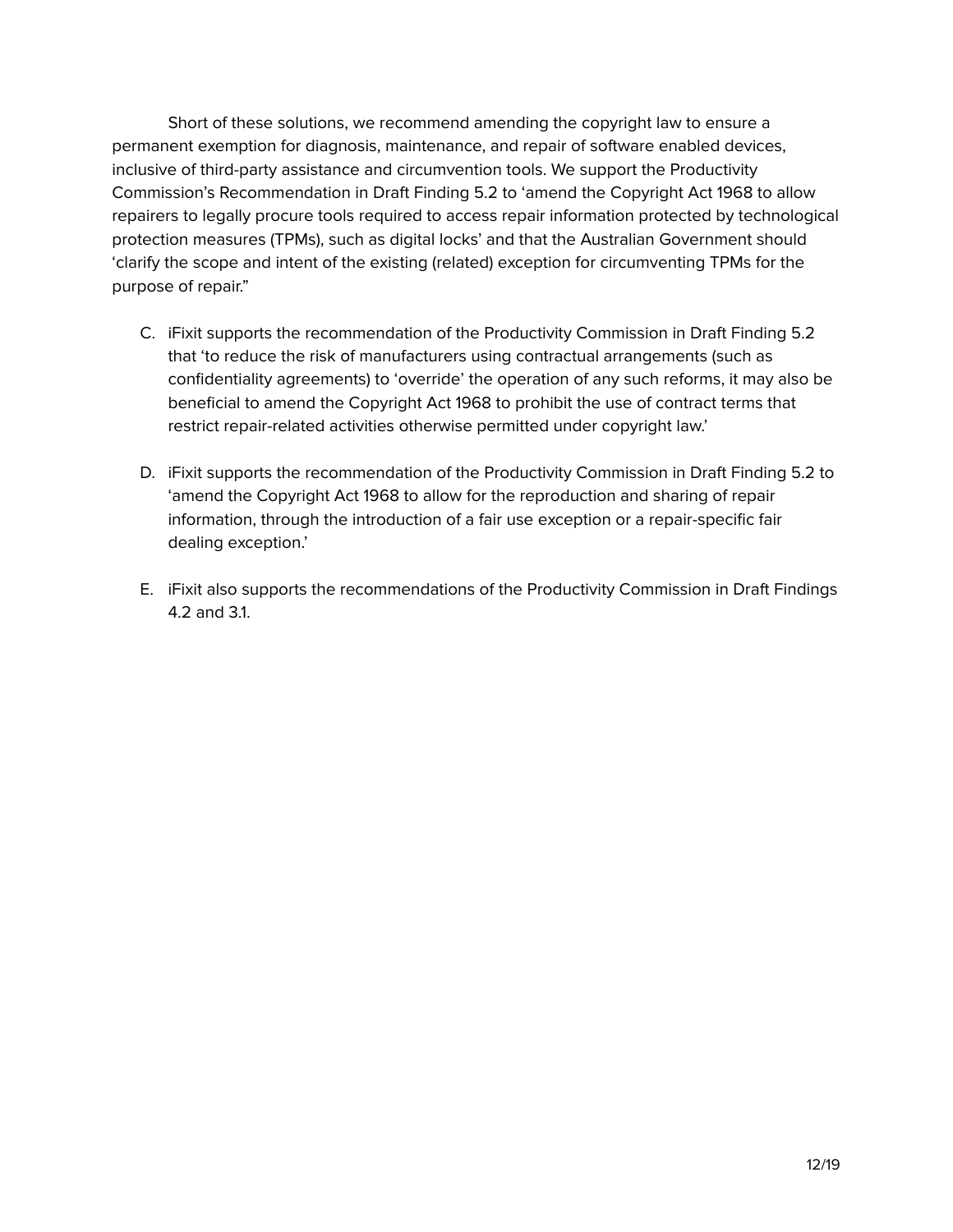# **Appendix A – Assessing Repairability**

A repairable product is one that can be readily disassembled and whose key components can be individually replaced.

The scoring system used by iFixit is nuanced—we assess repairability using a set of criteria that evolves in response to new product designs, and even new product categories. So before delving into specifics, which can change over time, here are some underlying principles which do not.

In order to complete any repair, you need access to instructions, tools, and replacement parts. But you also need a device design that accommodates repairs in the first place, and this is primarily what iFixit's scoring system attempts to assess. Our working definition of "repairability" broadly encompasses the following:

- **Repairability = modularity**. Ideally, the cost of any repair should be limited to replacing the faulty component and little else. If the tires are glued to the wheels, and the wheels are welded to the axles, and the entire car has to be towed all the way back to Detroit every time you get a flat, in our book, that's not sufficiently repairable.
- **Repairability = longevity**. We love our gadgets as much as anyone, and we want them to become a more sustainable part of our lives. Sustainable products are those designed for a long life, to responsibly amortize the human and environmental costs of their manufacture and eventual disposal. For this reason, our scores favor devices with some measure of *upgradability*, which can critically extend their useful lifespan.
- **Repairability = recyclability**. Recyclers struggle with many of the same challenges we face in the repair community. Take glued-in batteries—not only do they limit the device's lifespan, they also make recycling dangerous, labor-intensive, and expensive. Safe and efficient recycling requires easy access to hazardous components—like backlights that contain mercury, or highly flammable batteries. Products that are difficult to recycle often prove unprofitable for recyclers to process, and are therefore more likely to end up in landfills instead of being reused in any meaningful way. In short, if a device is hard to repair, it's usually also hard to recycle, and vice versa.
- **Repairability = affordability**. While OEMs can (and should!) make a fair profit on replacement parts, iFixit's scoring methodology favors devices that can be repaired without investing in expensive equipment, exotic tools, and specialized skills. If it requires a BGA rework station or an industrial clean room, that's technically repairable, but prohibitive for a typical end user or independent repair shop. The more locally and economically a repair can be sourced, the more likely it will happen. Note that iFixit's audience includes many DIYers and end users as well as professional technicians.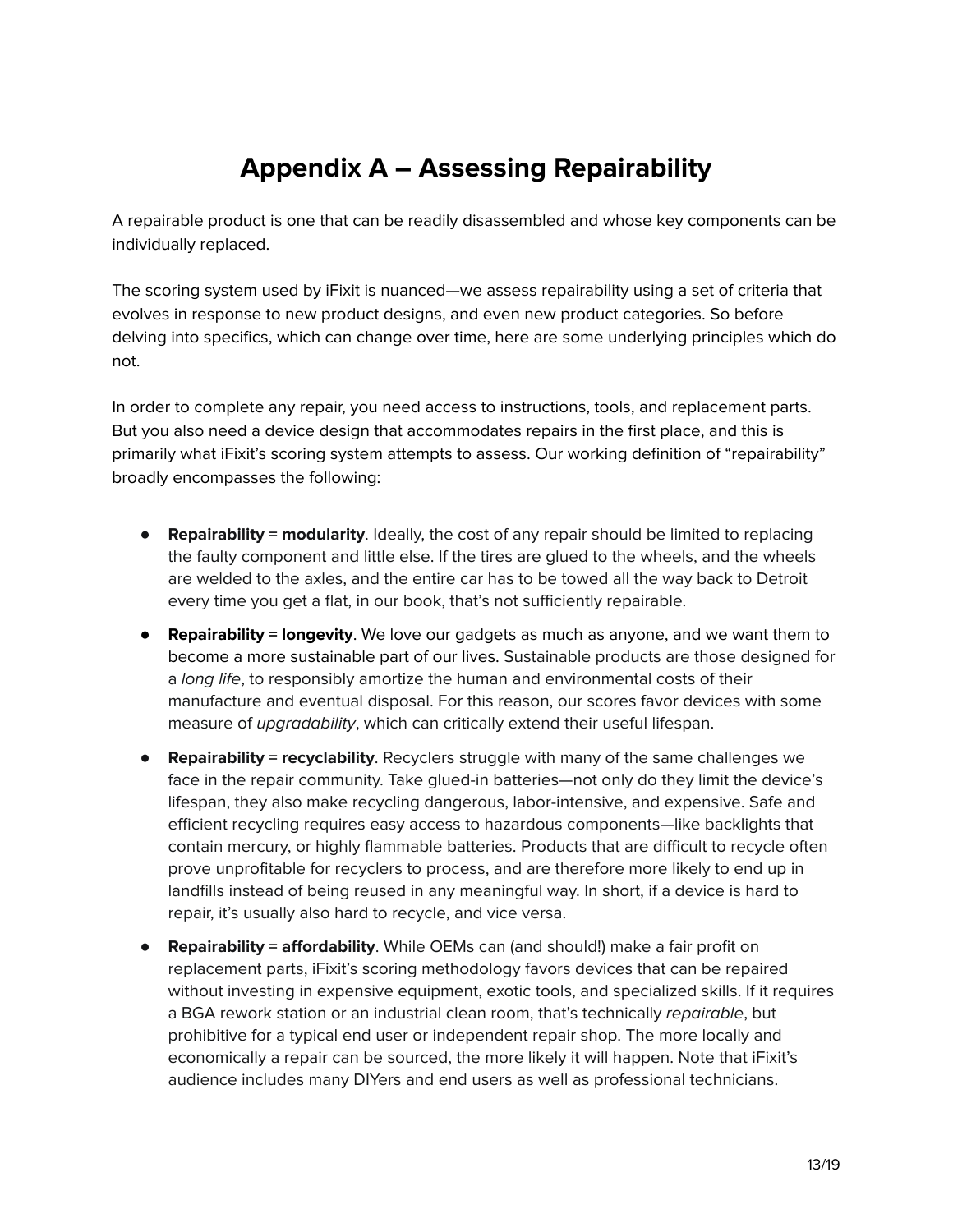● **Repairability = practicality.** When scoring any device, we strive to promote high standards that are nonetheless realistic. We constantly look to competing, similar devices in the marketplace to gauge what can be achieved within the constraints of a given device category and form factor. We've happily awarded very high (and even "perfect 10") repairability scores to devices that still have room for improvement, but that nevertheless accommodate the most common repairs well enough to make any tinkerer happy.

The gold standard for repairable electronics is the tower PC—easy to disassemble with a common screwdriver, and every major component can be replaced or upgraded using standard parts that you can buy almost anywhere. A good tower PC is practically immortal.

But tower PCs are also bulky, and no one expects PC levels of modularity in, say, a smartwatch. So what does it take for a device in another product category to earn a high score?

## **The First and Easiest Point (That Almost Nobody Gets)—Publishing the Service Manual**

We believe repair information should be freely available to anyone who needs it. (All guides on iFixit are free to use and licensed for free non-commercial redistribution.)

The highest possible score for any device without a free public service manual is a 9. We're happy to retroactively add a full point for any device when the official manual is later posted for public use.

What if the service manual wasn't written with the public in mind? What if it uses custom tools or processes that the public won't have? That's okay—simply putting the information out there can kick-start the process of making repairs possible. (For examples of companies that have opened up access to their service manuals, check out Dell and HP.)

## **Major Factors Affecting Repairability**

When assessing any new device, iFixit specifically looks for the following:

- **Disassembly is nondestructive and reversible.** In general, the easier it is to take apart and reassemble the device in like-new condition, the higher the score. Our scores favor reusable fasteners like magnets, screws, and clips—and tend to penalize use of rivets, glue, welds, etc. "Booby trapped" designs that require blind prying or use of force in sensitive areas, risking accidental damage during a repair, can lower the score significantly.
- Relatedly, **limited use of adhesives**—particularly strong adhesives used as fasteners. The more destructive and/or time-consuming it is to separate, clean, prep, replace, and cure adhesive, the more it hurts the score. Adhesives that are resistant to heat and/or manual prying make for particularly frustrating repair hurdles.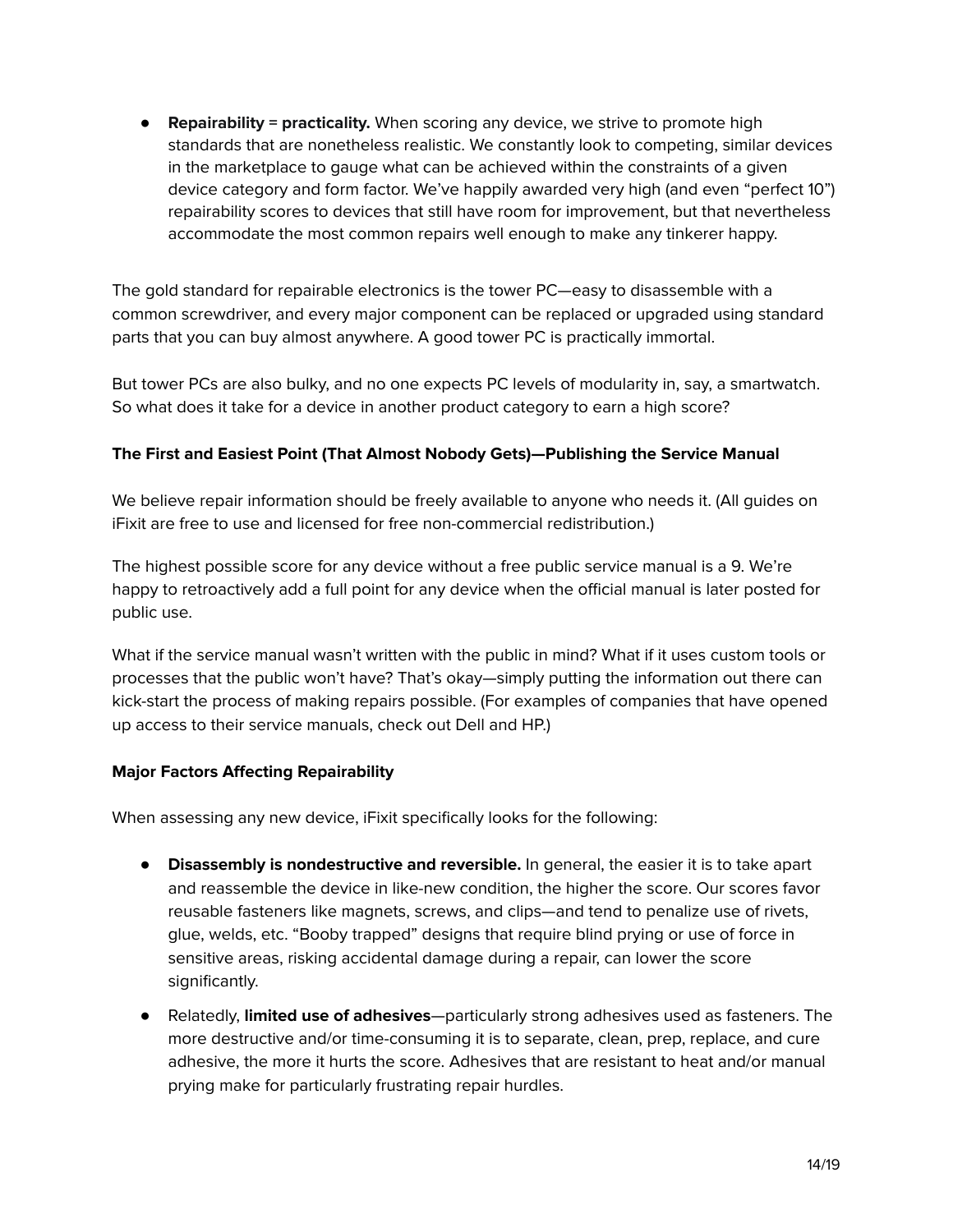- **Modularity of critical components**—meaning they should be individually replaceable without painstaking desoldering or ungluing from larger assemblies. For example, a laptop with a removable blade-style SSD and SODIMM RAM scores better than one with its storage and memory chips SMT-soldered directly to the main board. Note that the scope of critical components varies with the device category (in other words, we're not expecting to find socketed RAM in a smartphone). The critical components with the greatest impact on repairability include:
	- Laptops: battery, storage, memory, display, keyboard, trackpad, I/O ports, fans, antennas
	- Phones / tablets: screen, battery, I/O ports, camera(s), enclosure, speakers
	- Game consoles: storage, fan, power supply, optical drive, wireless hardware, main board, expansion boards
- **Use of standard tools.** Proprietary and tamper-resistant screw heads impose unnecessary hurdles for many repairs. Minimizing the number of tool changes required also speeds up repair for professionals. Where security screws are used, they should have a clear safety-related purpose (for example, protecting a high-voltage circuit). More advanced skills like soldering can hurt the score if they are required for basic repairs or troubleshooting, especially if not required in competing devices. It's usually okay if custom tools are recommended, so long as there's a viable workaround that isn't prohibitively time-consuming or expensive.
- **Prioritization of key components**. Mission-critical components—those likely to take damage, wear out, or require an upgrade to keep the device in service—should be among the easiest to access, preferably without a complete teardown of the rest of the device. (For one interesting example, see the RAM [hatch](https://www.ifixit.com/Guide/iMac+Intel+27-Inch+Retina+5K+Display+RAM+Replacement/30533#s49660) on the 27" iMac.)
- **Battery is straightforward to disconnect.** In the interest of personal and device safety during any repair, we prefer to disconnect all power sources first, and reconnect last. If it's not possible to do that, or if the disconnection method is a mystery, this can hurt the score.

Quite often, a device can still score well despite breaking one or two of these "rules." But breaking most or all of them typically results in a very low score.

#### **Minor Factors Affecting Repairability**

Secondary considerations that may influence the score include:

● **Critical components independently accessible**—a highly linear sequence of repair is usually not ideal. If accessing a display or battery requires first removing all other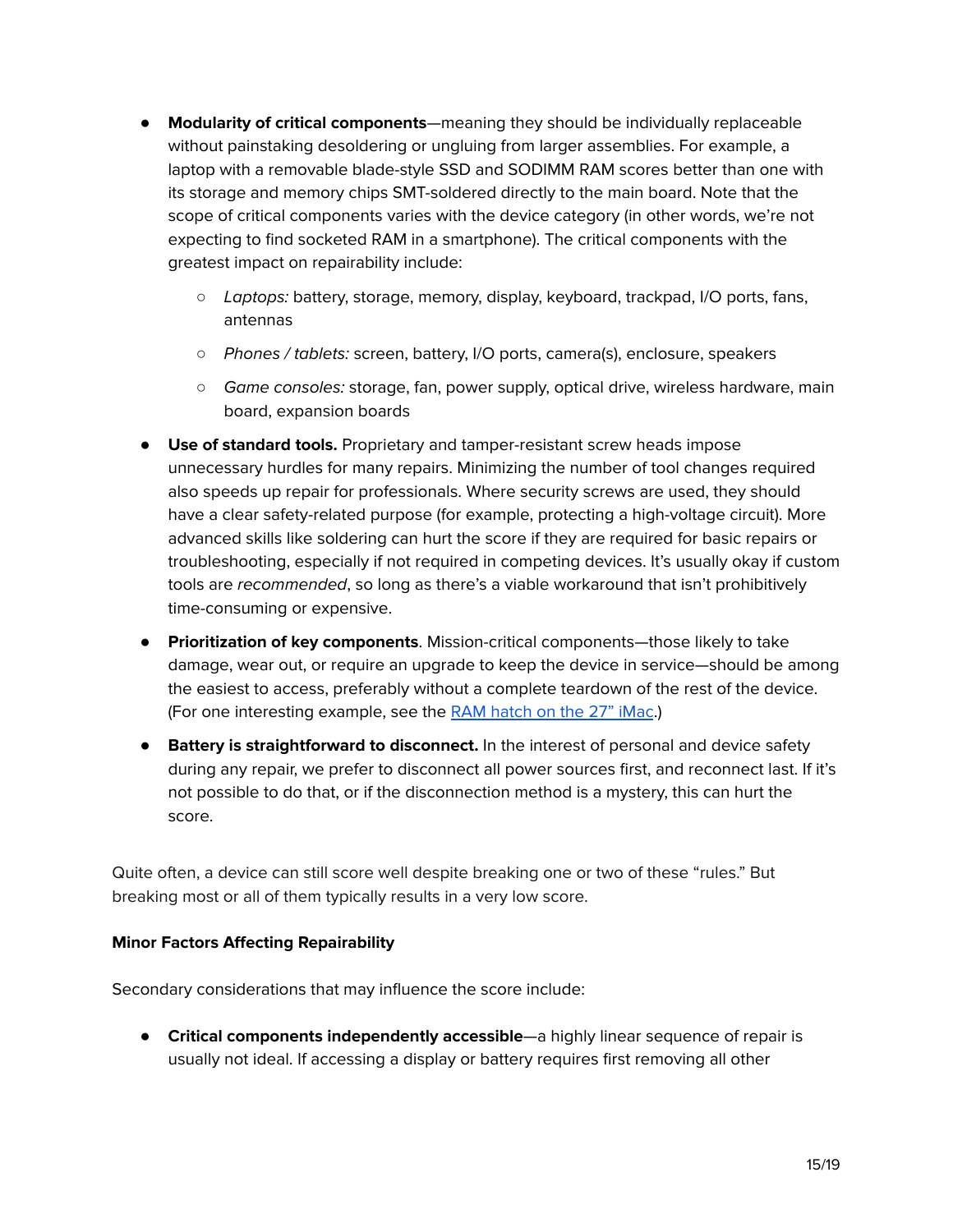components one by one, this tends to complicate troubleshooting, and the odds of accidental damage or reassembly error can increase dramatically.

- **Internal labeling of components for ease of disassembly and/or reassembly**. This shouldn't require any major design changes or tradeoffs, but it tells us that a device's designers considered repairability and decided to make that process easier. It's a "goodwill" measure that can make the difference between a point lower or higher. It's like publishing a bit of the service manual right on the [device](https://d3nevzfk7ii3be.cloudfront.net/igi/CfwTWwAhsFap1gCp.huge) itself. Examples of labeled-for-repair items include:
	- Where / how to disconnect the battery
	- Proper [orientation](https://www.ifixit.com/Teardown/Asus+Chromebook+C202+Teardown/57992#s124119) of components that might conceivably be reassembled incorrectly
	- Screw types, locations, or sizes (especially where different screws are adjacent)
	- Order of operations (such as the correct sequence for tightening heat sink screws)
	- [Anything](https://www.ifixit.com/Teardown/iMac+Intel+27-Inch+Retina+5K+Display+Teardown/30260#s70939) else that might help a technician avoid simple errors in disassembly or reassembly
- **Deterrent messaging**—or, the opposite of friendly labeling. This includes [unenforceable](https://www.ftc.gov/news-events/press-releases/2018/04/ftc-staff-warns-companies-it-illegal-condition-warranty-coverage) "warranty void if removed" stickers that have a chilling effect on repairs. (Many end users will throw away a device that is long since *out of warranty* rather than attempt a repair on a device that includes these warnings.)

#### **Final Step: Sanity Check Against Competing Products**

No two devices are the same, and we can't always figure out what trade-offs were made that affected the repairability of a product's final design. So to keep our scores grounded, we compare against competing devices with similar functionality and form factor—and may adjust one point up or down accordingly. (Effectively, we grade on a curve.)

At times, the question of whether an expectation of repairability is reasonable or even possible is answered by products like Samsung's [Galaxy](https://www.ifixit.com/Teardown/Samsung+Galaxy+Buds+Teardown/120693) Buds—which managed to include standardized, replaceable batteries in a competitive and extremely space-constrained device category.

#### **Some Shining Examples**

A few devices have scored a "perfect" 10 out of 10, including:

- HP Elite x2 [1012](https://ifixit.org/blog/8135/hats-off-to-hps-repairable-tablet/) G1 (tablet)
- **[Fairphone](https://www.ifixit.com/Teardown/Fairphone+3+Teardown/125573) 3** (smartphone)
- [HP](https://www.ifixit.com/Teardown/HP+Z1+Teardown/8840) Z1 (all-in-one workstation)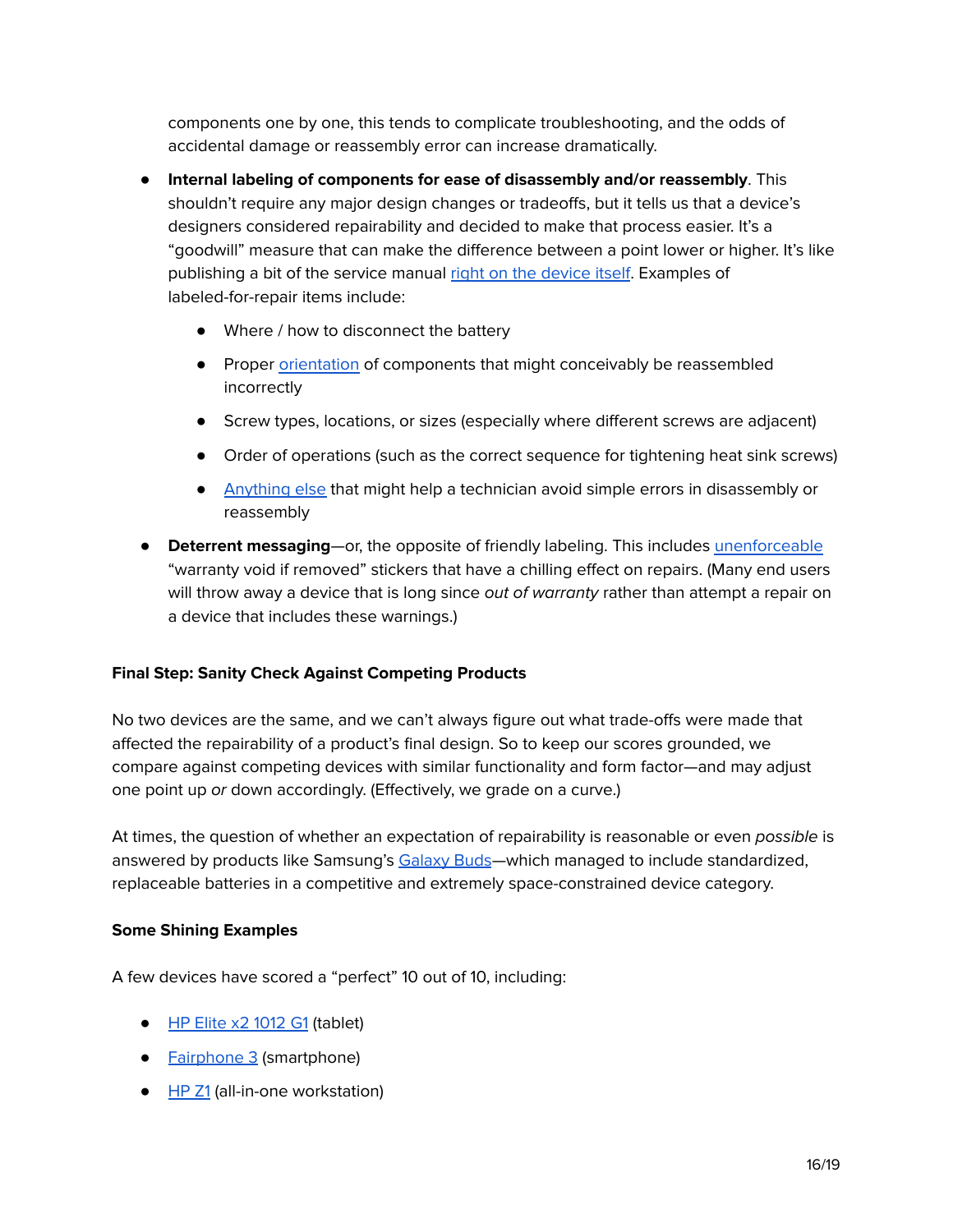Note that even these devices have room for improvement, so repairability is not an impossibly lofty standard. There are many different ways to make a "repairable" device. We're looking for a thoughtful, good-faith effort to accommodate repair in the design.

#### **A Sticky Subject: Adhesives**

At iFixit we have a strong affinity for threaded fasteners (in case you couldn't tell from our company logo). That said, we've encountered a few adhesives that are arguably advantageous for repair. Examples include:

- **iMac display adhesive** These pre-cut, two-sided adhesive strips have a foam core that's easy to cut through, separating the entire strip down the middle. After separation, each strip peels out easily by hand in one long piece—no tools, minimal force, no mess. Replacing it is still tedious compared to the slick magnets and screws used in prior iMacs—but as adhesive goes, this is not the worst. We still think gluing together a desktop computer is pretty lame, but maybe this style of adhesive could have a future in space-constrained devices like tablets.
- **iPhone display adhesive** A standout amongst smartphone adhesives. It's pretty easy to separate with mild heat and a cutting tool—but more importantly, due to the phone's design, the adhesive can be completely ignored during reassembly, if needed. (Good practice dictates replacing it of course, but the screen itself is secured primarily with clips and screws—meaning the device can be quickly and repeatedly reassembled for testing or troubleshooting regardless of the state of the adhesive.) The adhesive itself also has relatively high internal cohesion, making it easier than average to peel out and remove.
- **Stretch-release adhesives** Also known as "command strips," these are commonly used to secure iPhone and some **[Android](https://d3nevzfk7ii3be.cloudfront.net/igi/aVZhdLOoV6JcVbXI.huge)** batteries. Some of the thinner variants don't always perform reliably, but they provide at least one chance for a clean battery removal without messy solvents and/or use of force.

#### **Unrepresented Factors**

iFixit's current scoring system focuses on hardware, but successful repairs are increasingly dependent on (or threatened by) a handful of intangibles. We anticipate including these in future scoring assessments.

**Availability of replacement parts.** We're often forced to overlook parts availability because it's difficult to assess—the supply of replacement parts usually hasn't materialized yet on day one of a device's release (the day we're doing our teardown and assigning a score). So this usually doesn't hurt the score, but it could help if we knew the manufacturer had committed to making parts available at fair prices.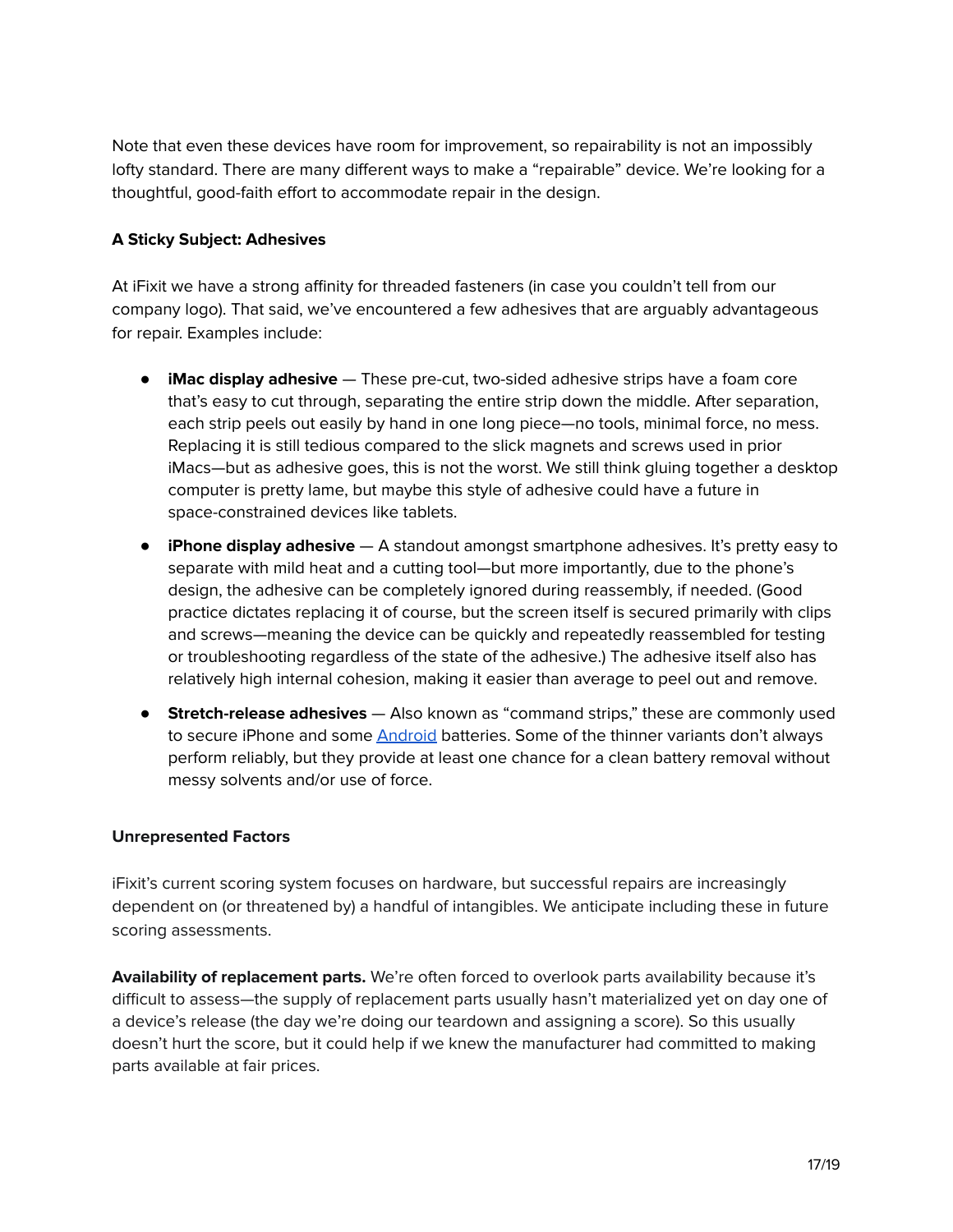That said, use of off-the-shelf components (like the laptop SATA drives in the Xbox One and PS4) can help boost the score, because we know those parts will always be available regardless of the choices of the manufacturer. The more customized or proprietary the components get, the more important that they are offered publicly for sale by the OEM.

**Cryptographic pairing of components.** We understand the critical need to keep devices secure and customer information private. At the same time, far too many devices end up as e-waste because of crippled functionality after a legitimate repair. We think device makers should put tools in place for authentication of legitimate repairs performed by end users and independent shops. As privacy concerns and hardware pairings progress, this may be a major factor in future device scores.

**OS updates and software support** are huge factors in device longevity. Some companies do a great job here and go unrewarded by our current scoring methodology. We haven't figured out how to integrate it yet, but this will likely factor into future scoring decisions.

**Availability of specialty repair software**. Where diagnostic or calibration software is required to complete repairs, that software should be readily available.

## **Additional Suggestions**

We've seen many clever, incremental moves toward repairability that aren't typically factored into iFixit's scores in any significant way—but collectively, they can have a real impact. We think many devices have only scratched the surface of what can be achieved if they include repairability among their design goals. Ideas include:

- Use ferromagnetic materials to enable sorting and disassembly.
- Avoid requiring any tools for the most common repairs.
- Minimize the number and variety of fasteners.
- Anticipate and allow for technician error—for example, by using identical screws throughout the device to prevent damage resulting from mix-ups during reassembly.
- Use intuitive snap-fits, clips, or sliding connections.
- Design connections that are visually and physically accessible.
- Design for access to fasteners from the same axis to speed repairs.
- Ensure fasteners have adequate structural integrity, so that they hold up after repeated disassembly and reassembly.
- Standardize components between product lines and across generations.
- Include parts lists, exploded diagrams, and part numbers in service documentation.
- Follow sound design-for-recycling practices such as minimizing the number of plastics used, and avoid combinations of materials that are difficult to separate.
- Clearly identify the existence of components that need to be removed prior to mechanical shredding during recycling.

#### **Further Reading / Resources**